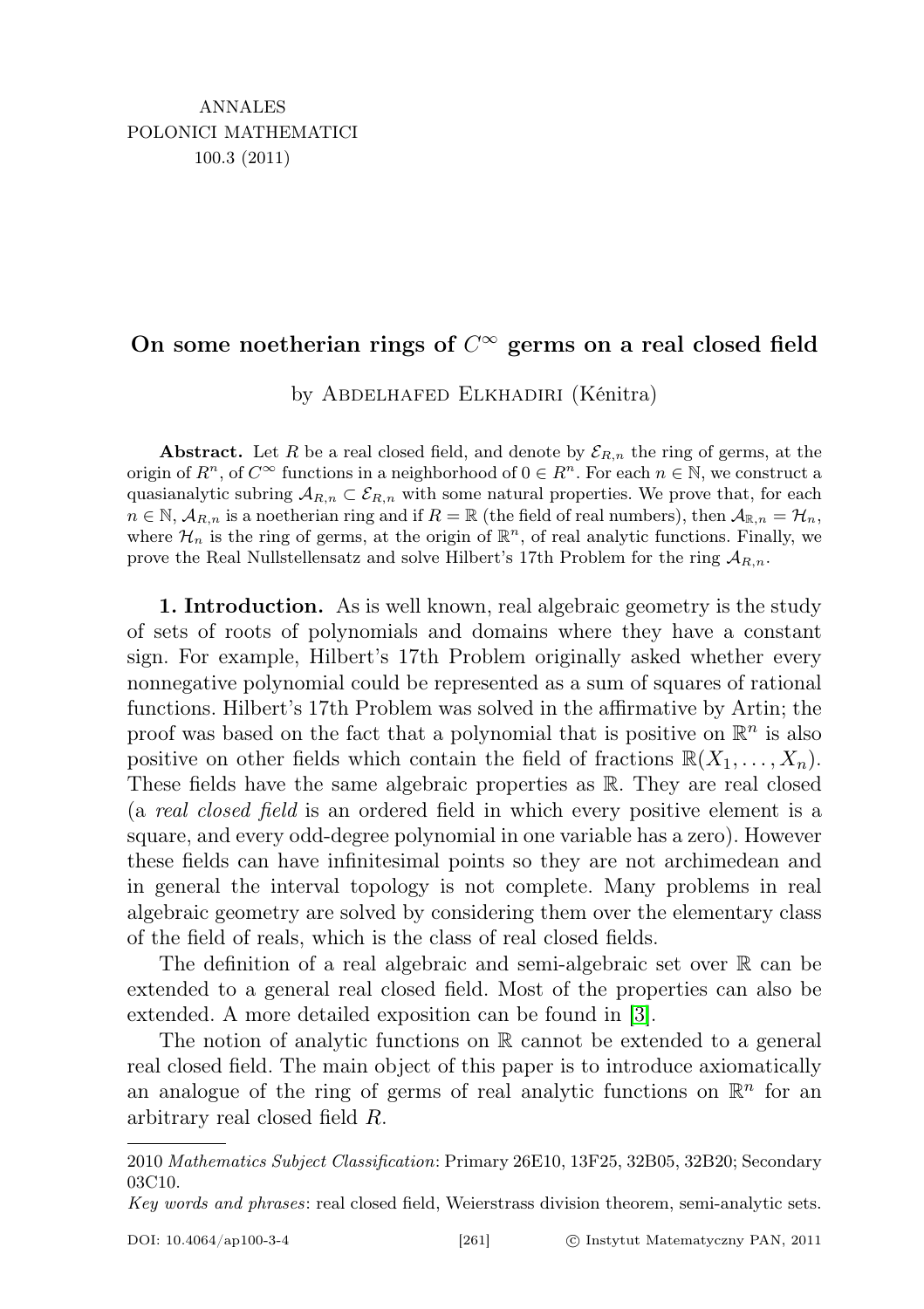#### 262 A. Elkhadiri

We let  $\mathcal{E}_{R,n}$  denote the ring of germs, at the origin of  $R^n$ , of  $C^{\infty}$  functions in a neighborhood of  $0 \in R^n$ . A *differential system* is a sequence  $\mathcal{A} = \{ \mathcal{A}_{R,n} \mid n \in \mathbb{N} \}$  $n \geq 1$ , where  $\mathcal{A}_{R,n} \subset \mathcal{E}_{R,n}$  is a subring. We suppose that the system A has some natural properties. First we prove that the Weierstrass division and preparation theorems hold in A. We then deduce that  $A_{R,n}$  is a noetherian ring for each  $n \in \mathbb{N}$ . We also prove that if  $R = \mathbb{R}$  then, for each  $n \in \mathbb{N}$ ,  $\mathcal{A}_{\mathbb{R},n} = \mathcal{H}_n$ , where  $\mathcal{H}_n$  is the ring of germs, at the origin of  $\mathbb{R}^n$ , of real analytic functions. Using this system we extend to a real closed field the theory of semi-analytic sets developed by Łojasiewicz [\[7\]](#page-14-1). Finally, we give a Real Nullstellensatz and solve Hilbert's 17th Problem for the ring  $A_{R,n}$ .

**2. Preliminaries.** Let R be a real closed field (possibly different from  $\mathbb{R}$ ). For  $x = (x_1, ..., x_n) \in R^n$ , put  $|x| = \sup(|x_1|, ..., |x_n|)$ , where  $|r| =$ max $(r, -r)$  for  $r \in R$ . For each  $a \in R$  and  $r \in R$ ,  $r > 0$ , we put  $B_n(a, r) =$  ${x \in R^n \mid |x - a| < r}$ . We consider on  $R^n$  the *interval topology*, that is, a subset  $U \subset R^n$  is open if  $U = \emptyset$  or for each  $a \in U$  there exists  $r \in R$ ,  $r > 0$ , such that  $B_n(a, r) \subset U$ .

Consider an open set  $U \subset R^n$  and a map  $f : U \subset R^n \to R$ . We call f differentiable at the point  $a \in U$  if there is an R-linear map  $T: R^n \to R$ such that for each  $\varepsilon > 0$  in R we have  $|f(x+a) - f(a) - T(x)| \leq \varepsilon |x|$  for all sufficiently small vectors  $x$  in  $R<sup>n</sup>$ . (Such a linear map is necessarily unique.) Clearly if  $f$  is differentiable at  $a$ , then  $f$  is continuous at  $a$  and the partial derivatives  $\frac{\partial f}{\partial x_i}(a), i = 1, \ldots, n$ , exist. We call f a  $C^0$  map if f is continuous, and inductively we define f to be a  $C^{k+1}$  map  $(k \ge 0)$  if f is differentiable at each point  $a \in U$  and, for each  $i = 1, \ldots, n$ , the map  $a \mapsto \frac{\partial f}{\partial x_i}(a)$  is a  $C^k$  map. Note that if f is  $C^{k+1}$ , then it is  $C^k$ . Finally, we call f a  $C^{\infty}$  map if it is a  $C^k$ map for all  $k \in \mathbb{N}$ ; in that case all partial derivatives of f of all orders exist and are continuous on  $U$ . We leave to the reader the statement and proofs of the usual formal rules such as the chain rule for composition of  $C^1$  maps.

If  $U_1, U_2 \subset \mathbb{R}^n$  are two open neighborhoods of  $a \in \mathbb{R}^n$ , and  $f_1 : U_1 \to \mathbb{R}$ ,  $f_2: U_2 \to R$  are two  $C^{\infty}$  maps, then  $(f_1, U_1) \sim (f_2, U_2)$  means that there exists some open neighborhood U of a with  $U \subset U_1 \cap U_2$  such that  $f_1(x) =$  $f_2(x)$  for all  $x \in U$ . This is clearly an equivalence relation. We let  $\mathcal{E}_{R,n,a}$ denote the set of equivalence classes, or *germs at a*. Clearly  $\mathcal{E}_{R,n,a}$  is a ring. If a is the origin of  $R^n$ , we write  $\mathcal{E}_{R,n}$  instead for  $\mathcal{E}_{R,n,0}$ .

## 3. Quasianalytic systems

### **3.1. Differentiable systems.** Let  $R$  be a real closed field.

DEFINITION 3.1. A differentiable system is a sequence  $A_R = \{A_{R,n}\}$  $n \in \mathbb{N}$  such that, for each  $n \in \mathbb{N}$ ,  $\mathcal{A}_{R,n}$  is a local subring of  $\mathcal{E}_{R,n}$  closed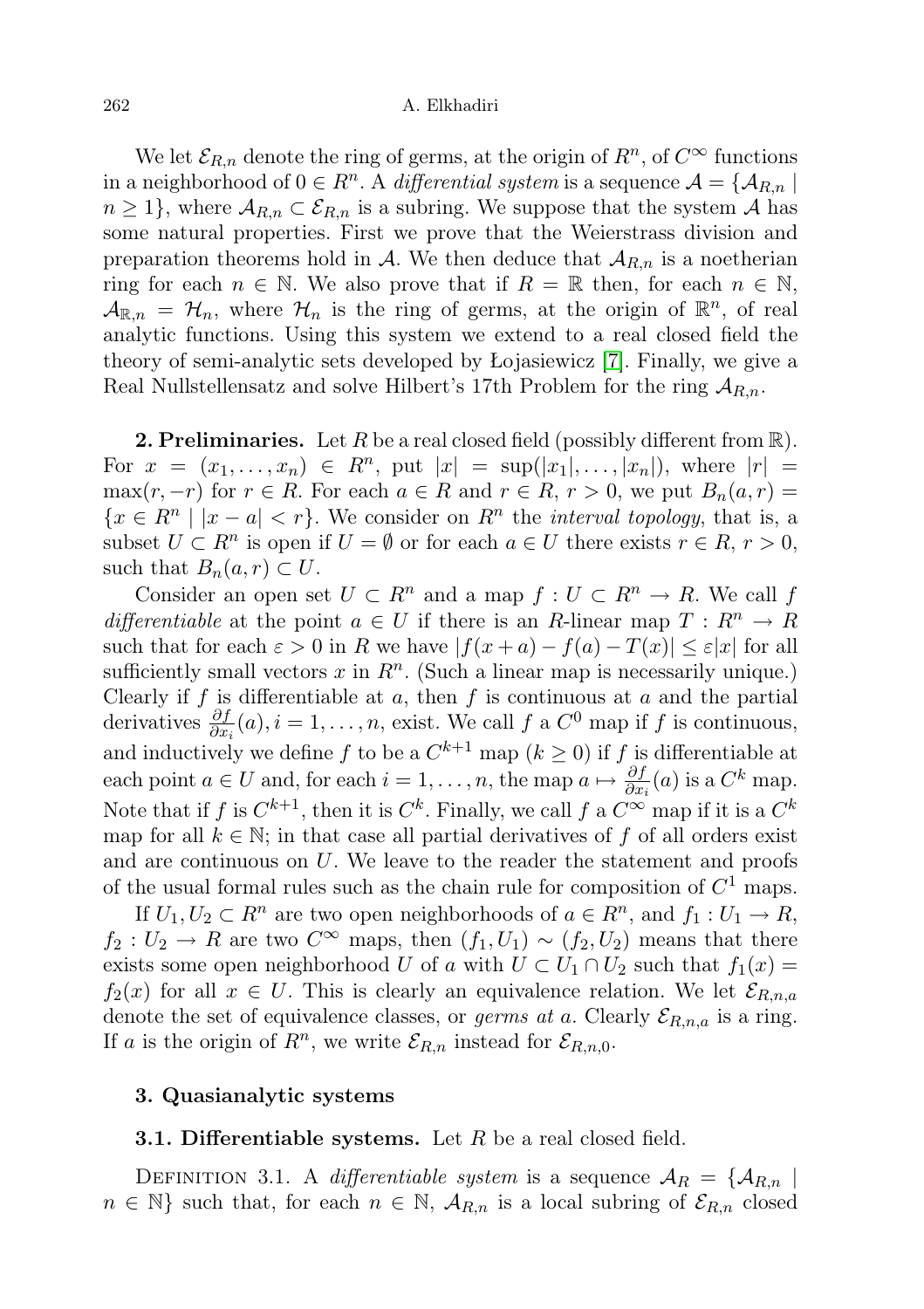under taking derivatives and satisfying:

- $(A_1)$   $R[x_1, \ldots, x_n] \subset A_{R,n} \subset \mathcal{E}_{R,n}$  for each  $n \in \mathbb{N}$ , where  $R[x_1, \ldots, x_n]$  is the ring of polynomials with coefficients in R.
- $(A_2)$   $\mathcal{A}_R$  is closed under composition: if  $g \in \mathcal{A}_{R,k}$  and  $f = (f_1, \ldots, f_k) \in$  $(\mathcal{A}_{R,n})^k$  with  $f(0) = 0$ , then  $g \circ f \in \mathcal{A}_{R,n}$ .
- $(A_3)$  For each  $n \in \mathbb{N}$ ,  $\mathcal{A}_{R,n}$  is closed under division by coordinates: if  $f \in \mathcal{A}_{R,n}$  with  $f(x_1,\ldots,x_{i-1},a_i,x_{i+1},\ldots,x_n)$  is identically zero then  $f(x) = (x_i - a_i)g(x)$  with  $g \in A_{R,n}$ .
- $(A_4)$  The Implicit Function Theorem holds for  $A_R$ : if  $f = (f_1, \ldots, f_m) \in$  $(A_{R,n+m})^m$  with  $f(0, 0) = 0$ , and  $y = (y_1, \ldots, y_m)$ , and if

$$
\det\left(\frac{\partial f_i}{\partial y_j}(0,0)\right)_{i,j=1,\dots,m} \neq 0,
$$

then there is a (unique)  $g = (g_1, \ldots, g_m) \in (\mathcal{A}_{R,n})^m$  with  $g(0) = 0$ such that  $f(x, g(x)) = 0$ .

Let

$$
\hat{\cdot} : \mathcal{A}_{R,n} \to R[[x_1, \ldots, x_n]]
$$

be the map which associates to each  $f \in A_{R,n}$  its Taylor expansion at the origin. We consider the following condition:

 $(A_5)$   $\hat{\cdot}$  is an injective homomorphism.

DEFINITION 3.2. A differentiable system is called *quasianalytic* if the condition  $(A_5)$  holds.

REMARK. In the following, for a differentiable quasianalytic system, we will not distinguish notationally between the germ and its image under  $\hat{\cdot}$ , i.e. its Taylor expansion at the origin.

In particular these conditions on a quasianalytic system imply that the maximal ideal of  $\mathcal{A}_{R,n}$  is  $\underline{m} = \{f \in \mathcal{A}_{R,n} \mid f(0) = 0\} = (x_1, \ldots, x_n) \mathcal{A}_{R,n}$ and its completion in the *m*-adic topology is  $R[[x_1, \ldots, x_n]]$ .

Recall that a subset of  $R^n$  is called *semi-algebraic* if it can be represented as a (finite) boolean combination of sets of the form  $\{x \in \mathbb{R}^n \mid P(x) = 0\},\$  ${x \in R^n \mid Q(x) > 0}$  where  $P(x), Q(x)$  are in  $R[x_1, ..., x_n]$ .

Example 3.3.

(i) Let  $U \subset R^n$  be an open semi-algebraic set and let  $f: U \subset R^n \to R$ be a  $C^{\infty}$  map. We call f a *Nash map* if its graph  $\Gamma_f = \{(x, f(x)) \mid$  $x \in U$  is a semi-algebraic set. We denote by  $\mathcal{N}_{R,n}$  the set of all germs  $\bar{f} \in \mathcal{E}_{R,n}$  such that  $\bar{f}$  can be represented by a couple  $(U, f)$ where  $U$  is an open semi-algebraic set and  $f$  is a Nash map. Clearly  $\mathcal{N}_{R,n} \subset \mathcal{E}_{R,n}$  is a subring [\[3,](#page-14-0) 8.1.8]. The system  $\mathcal{N}_R = \{ \mathcal{N}_{R,n} \mid n \in \mathbb{N} \}$ is a differentiable system [\[3\]](#page-14-0). By [\[3,](#page-14-0) 8.1.5] it is a quasianalytic system.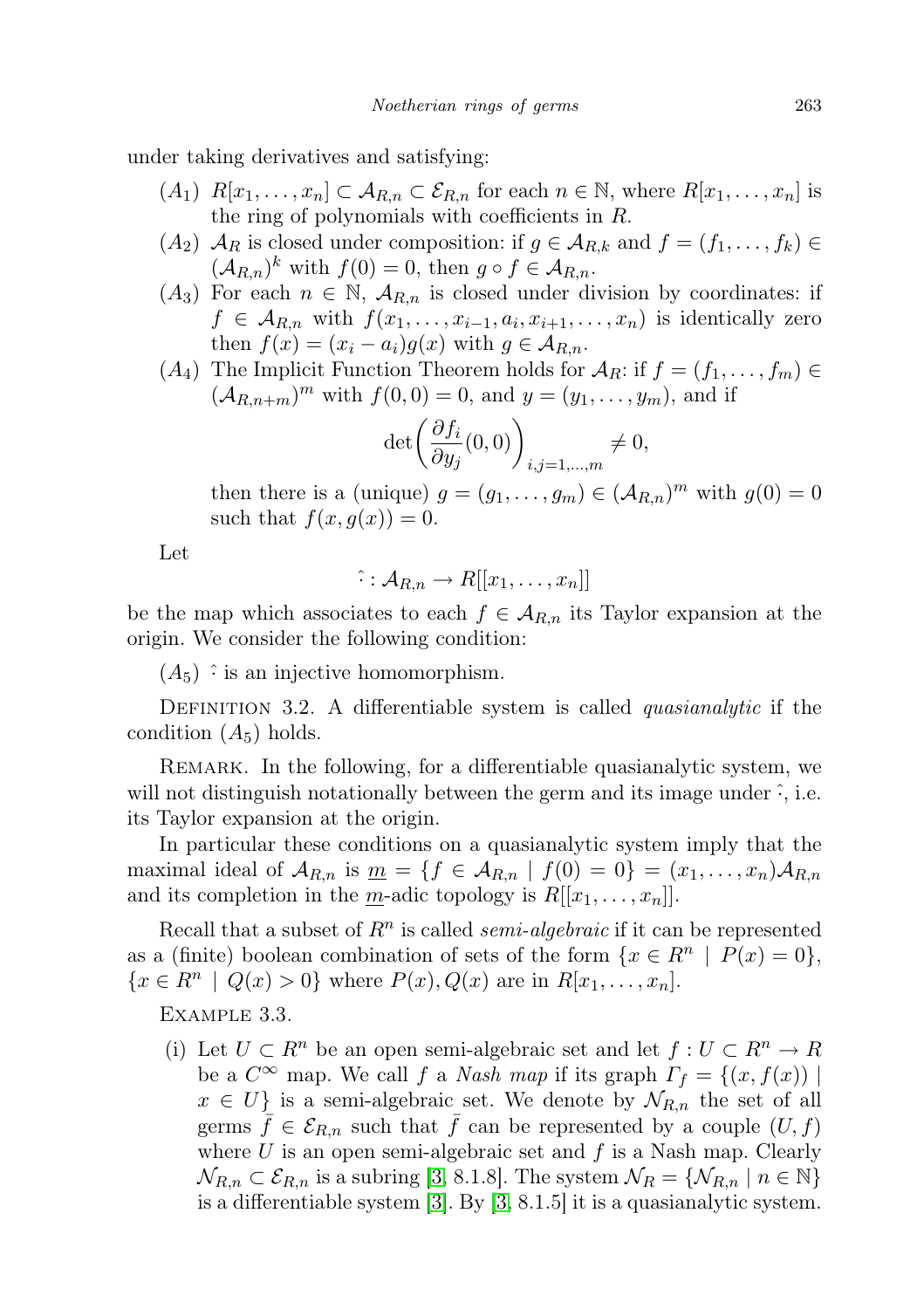#### 264 A. Elkhadiri

(ii) Suppose  $R = \mathbb{R}$  and put  $\mathcal{H}_{\mathbb{R}} = {\mathcal{H}_{\mathbb{R},n} \mid n \in \mathbb{N}}$  where  $\mathcal{H}_{\mathbb{R},n}$  is the ring of germs, at the origin of  $\mathbb{R}^n$ , of real analytic functions. Clearly,  $\mathcal{H}_{\mathbb{R}}$  is a quasianalytic system!

3.2. Strongly quasianalytic systems. Fix a differentiable quasianalytic system  $A_R = \{A_{R,n} \mid n \in \mathbb{N}\}\.$  Let  $\varphi = (\varphi_1, \ldots, \varphi_m)$  with  $\varphi_i \in A_{R,n}$ ,  $i = 1, \ldots, m$ . We suppose that  $\varphi(0) = 0$ , and let  $x = (x_1, \ldots, x_n)$ , and  $y = (y_1, \ldots, y_m)$  be the coordinates in  $R^n$  and  $R^m$  respectively. The *generic* rank of  $\varphi$ , rk $(\varphi)$ , is the rank of the Jacobian matrix  $\left[\frac{\partial \varphi_i}{\partial x_i}\right]$  $\left[\frac{\partial\varphi_{i}}{\partial x_{j}}\right]_{i=1,...,m,j=1,...,n},$  considered as a matrix over the quotient field of  $\mathcal{A}_{R,n}$  (recall that  $\mathcal{A}_{R,n}$  is a domain by  $(A_5)$ . We consider the morphism  $\phi : A_{R,m} \to A_{R,n}$  defined by composition with  $\varphi$ , and its extension to the completion,  $\ddot{\phi}: R[[y_1, \ldots, y_m]] \rightarrow$  $R[[x_1, \ldots, x_n]].$ 

DEFINITION 3.4. We say that the differentiable quasianalytic system  $\mathcal{A}_R$ is strongly quasianalytic if for each  $\varphi$  as above with  $rk(\varphi) = m$  and for each  $\psi \in R[[y_1,\ldots,y_m]]$  such that  $\phi(\psi) = \hat{g}$  with  $g \in A_{R,n}$ , there exists  $\beta \in A_{R,m}$ such that  $\ddot{\beta} = \psi$ .

Example 3.5.

- (i) Suppose  $R = \mathbb{R}$ , and consider the quasianalytic system  $\mathcal{H}_{\mathbb{R}}$  as in Example  $3.3$ (ii). The main result of  $[5]$  says that this system is strongly quasianalytic.
- (ii) By [\[3,](#page-14-0) 8.2.9], the Weierstrass division theorem holds in the quasianalytic system  $\mathcal{N}_R$ . By going through the proof of the strong quasianalyticity of the system  $\mathcal{H}_{\mathbb{R}}$  in [\[5\]](#page-14-2), we see that the system  $\mathcal{N}_R$  is strongly quasianalytic.

4. Newton's theorem for a strongly quasianalytic system. In this section,  $A_R = \{A_{R,n} \mid n \in \mathbb{N}\}\$ is a strongly quasianalytic system. If  $\lambda = (\lambda_1, \ldots, \lambda_p) \in R^p$ , then  $P(x_n, \lambda) = x_n^p + \sum_{i=1}^p \lambda_i x_n^{p-i}$  is called a generic polynomial in  $x_n$  of degree p. If  $x = (x_1, \ldots, x_n) \in \mathbb{R}^n$ , we put  $x' = (x_1, \ldots, x_{n-1}).$ 

Let  $\sigma = (\sigma_1, \ldots, \sigma_p) : R^p \to R^p$  be the polynomial map defined by  $\sigma_i = (-1)^{-i} \tilde{\sigma_i}$ , where the  $\tilde{\sigma_i}$  are the elementary symmetric functions in the variables  $\lambda_1, \ldots, \lambda_p$ . Then we have  $P(x_n, \sigma(\lambda)) = (x_n - \lambda_1) \ldots (x_n - \lambda_p)$ . The function  $\varphi(x,\lambda) = (x,\sigma(\lambda))$  defines, by substitution, a morphism  $\phi$ :  $\mathcal{A}_{R,n+p} \to \mathcal{A}_{R,n+p}$ . We can see that  $\text{rk}(\varphi) = n+p$  and  $\phi$  is an injective morphism.

LEMMA 4.1. Let  $f(x, \lambda) \in A_{R,n+p}$  be symmetric with respect to the variables  $\lambda_i$ ,  $i = 1, \ldots, p$ . Then there exists  $g \in A_{R,n+p}$  such that  $g(x, \sigma(\lambda)) =$  $f(x, \lambda)$ .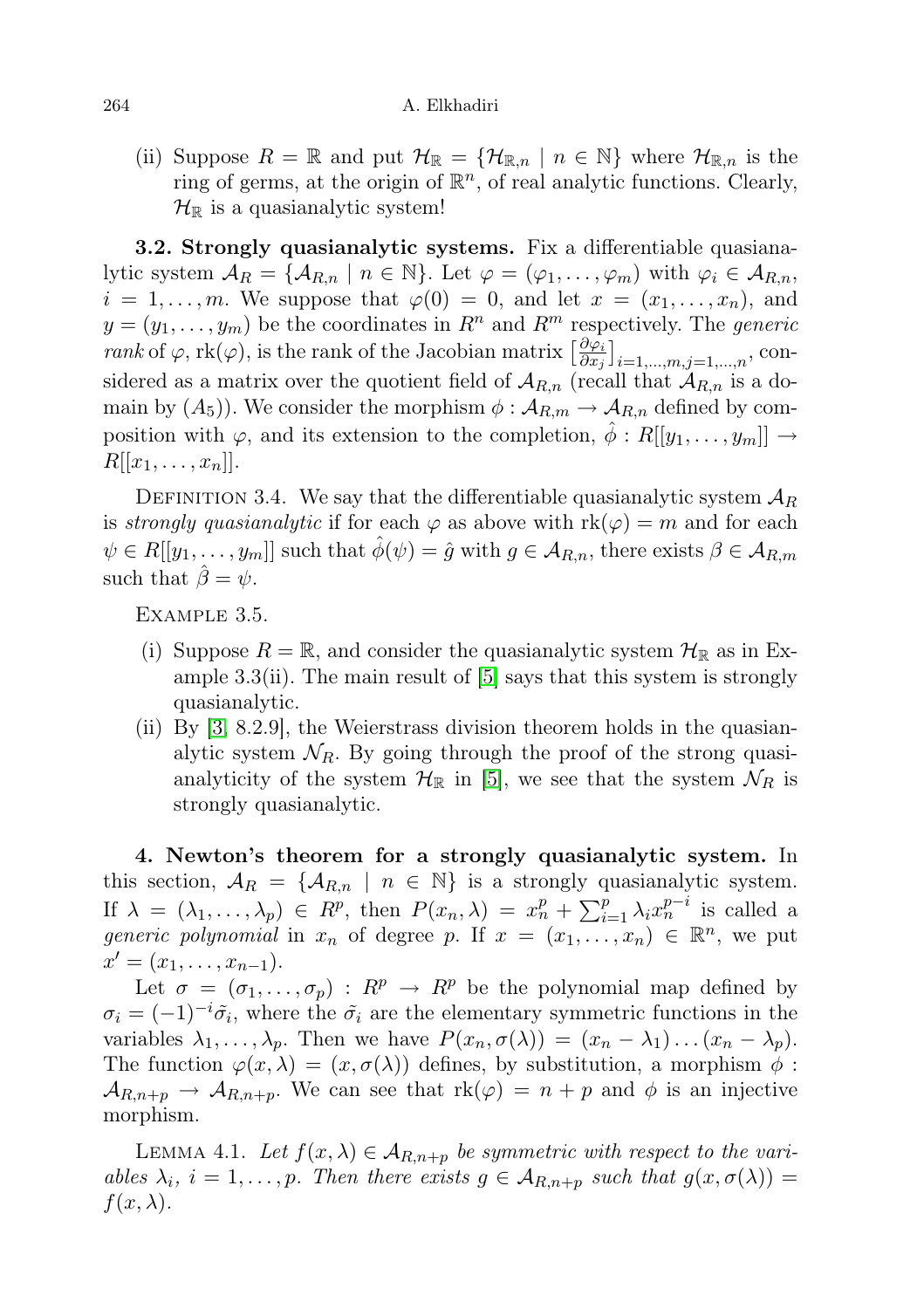*Proof.* By hypothesis  $\hat{f}(x, \lambda) \in R[[x, \lambda]]$  is symmetric with respect to the variables  $\lambda_i, i = 1, \ldots, p$ . By Newton's theorem (for formal series, see [\[4\]](#page-14-3)), there exists  $h \in R[[x, \lambda]]$  such that  $h(x, \sigma(\lambda)) = \hat{f}(x, \lambda)$ , i.e.  $\hat{\phi}(h) = \hat{f}$ . Since  $rk(\varphi) = n + p \left( \varphi(x, \lambda) = (x, \sigma(\lambda)) \right)$  and the system  $\mathcal{A}_R$  is strongly quasianalytic, there exists  $g \in A_{R,n+p}$  such that  $\hat{g} = h$ ; hence, by quasianalyticity,  $\phi(g) = f$ , i.e.  $g(x, \sigma(\lambda)) = f(x, \lambda)$ .

### 5. Generic division

LEMMA 5.1. Let  $P(x_n, \lambda)$  be a generic polynomial in  $x_n$  of degree p. If  $f \in A_{R,n}$  then there exist unique  $q \in A_{R,n+p}$  and  $r_i \in A_{R,n-1+p}$ ,  $1 \leq i \leq p$ , such that

$$
f(x) = P(x_n, \lambda)q(x, \lambda) + \sum_{i=1}^p r_i(x', \lambda)x_n^{p-i}.
$$

*Proof.* We consider  $f(x', x_n)$  and  $f(x', \lambda_1)$  as elements of  $\mathcal{A}_{R,n+p}$ . Since  $\mathcal{A}_{R,n+p}$  is closed under division by coordinates,

$$
f(x', x_n) - f(x', \lambda_1) = (x_n - \lambda_1) f_1(x, \lambda)
$$

with  $f_1 \in \mathcal{A}_{R,n+p}$  again. By repeating this process with  $f_1$ ,

 $f_1(x', x_n, \lambda) - f_1(x', \lambda_2, \lambda) = (x_n - \lambda_2) f_2(x, \lambda)$ 

with  $f_2 \in \mathcal{A}_{R,n+p}$ . Finally, we get

$$
f(x) = g(x, \lambda)(x_n - \lambda_1) \dots (x_n - \lambda_p) + \sum_{i=1}^p g_i(x', \lambda) x_n^{p-i}
$$

with  $g \in A_{R,n+p}$  and  $g_i \in A_{R,n-1+p}$ ,  $1 \leq i \leq p$ .

We see that g and  $g_i$ ,  $1 \leq i \leq p$ , are symmetric with respect to  $\lambda_1, \ldots, \lambda_p$ , since g and the  $g_i$  are uniquely determined in the above representation of  $f(x)$ , by the quasianalyticity of the system  $A_R$ . By Lemma 4.1, there exist  $q \in \mathcal{A}_{R,n+p}$  and  $r_i \in \mathcal{A}_{R,n-1+p}, 1 \leq i \leq p$ , such that

$$
g = \phi(q), \quad g_i = \phi(r_i).
$$

Then

$$
f = \phi(f) = \phi(q)\phi(P) + \sum_{i} \phi(r_i)x_n^{p-i},
$$

and this implies that

$$
f(x) = P(x, \lambda)q(x, \lambda) + \sum_{i=1}^{p} r_i(x', \lambda)x_n^{p-i},
$$

since  $\phi$  is injective. The uniqueness follows from the quasianalyticity of the system  $\mathcal{A}_R$ .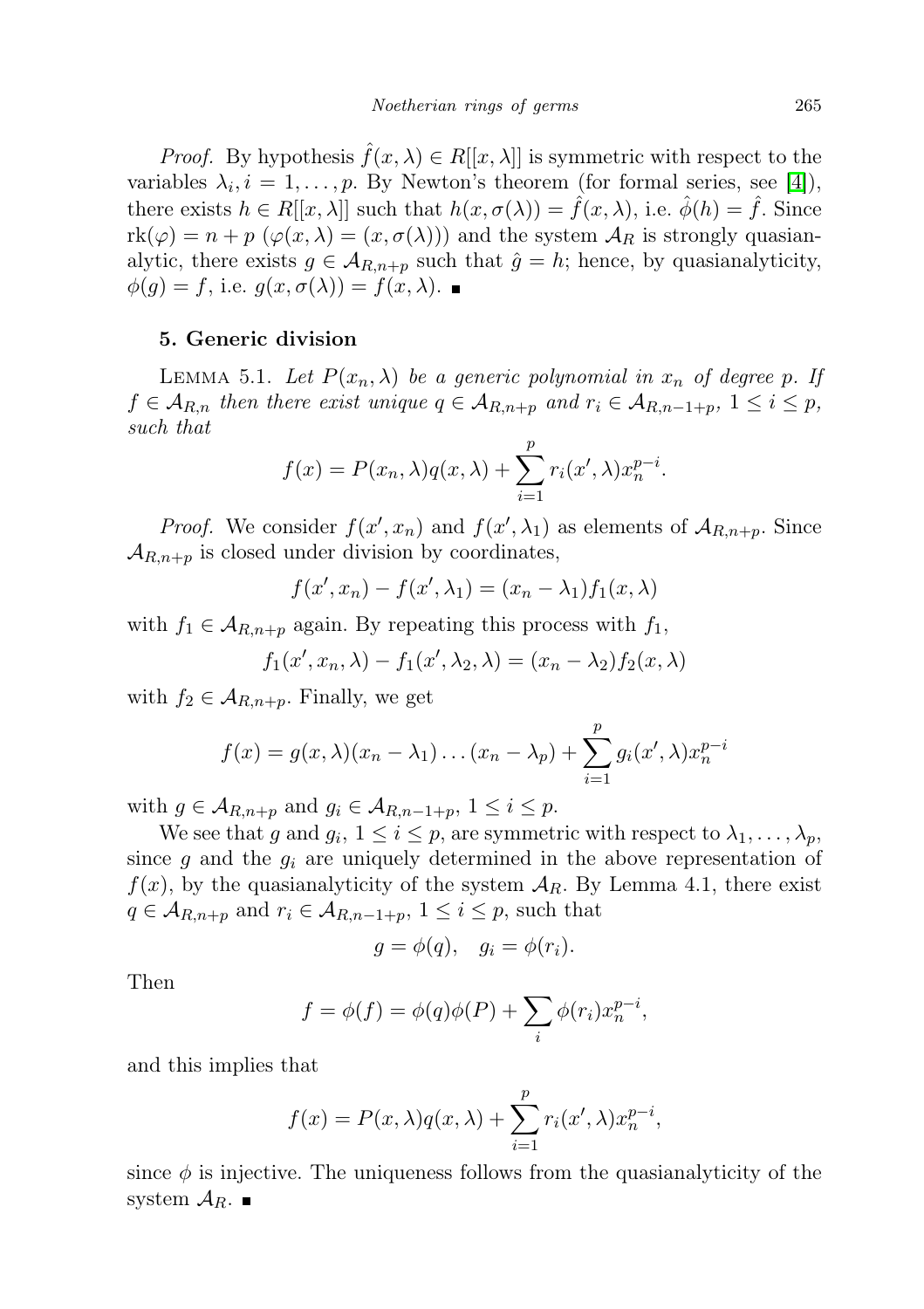266 A. Elkhadiri

6. Weierstrass division theorem. Let  $f \in A_{R,n} - \{0\}$ . We say that f is regular of order p with respect to  $x_n$  if the formal series  $\hat{f}$  is regular of order p with respect to  $x_n$ . For any  $f \in A_{R,n} - \{0\}$ , after making a linear transformation of  $(x_1, \ldots, x_n)$ , there is an integer  $p \in \mathbb{N}$  such that f is regular of order p with respect to  $x_n$ .

THEOREM 6.1. Let  $f \in A_{R,n} - \{0\}$  be regular of order p with respect to  $x_n$ . Then for any  $g \in A_{R,n}$ , there exist unique  $q \in A_{R,n}$  and  $r_i \in A_{R,n-1}$ ,  $1 \leq i \leq p$ , such that

$$
g(x) = f(x)q(x) + \sum_{i=1}^{p} r_i(x')x_n^{p-i}.
$$

*Proof.* By Lemma 5.1, we divide f by the generic polynomial  $P(x_n, \lambda) =$  $x_n^p + \sum_{i=1}^p \lambda_i x_n^{p-i}$ . We have

(\*) 
$$
f(x) = P(x_n, \lambda)q(x, \lambda) + \sum_{i=1}^p r_i(x', \lambda)x_n^{p-i}
$$

with  $q(x, \lambda) \in A_{R,n+p}$  and  $r_i(x', \lambda) \in A_{R,n-1+p}, 1 \leq i \leq p$ . Since f is regular of order  $p$  with respect  $x_n$ , we can easily see that

$$
q(0,0) \neq 0
$$
,  $r_i(0,0) = 0$ ,  $1 \leq i \leq p$ .

We shall show that the  $p \times p$  matrix  $\left[\frac{\partial r_i}{\partial \lambda}\right]$  $\frac{\partial r_i}{\partial \lambda_j}(0,0)\big]_{i,j=1,\dots,p}$  is nonsingular. By applying  $\frac{\partial}{\partial \lambda_k}, k = 1, \ldots, p$ , to (\*), we find

$$
q(0, x_n, 0)x_n^{p-k} + x_n^p \frac{\partial q(0, x_n, 0)}{\partial \lambda_k} + \sum_{i=1}^p \frac{\partial r_i(0, 0)}{\partial \lambda_k} x_n^{p-i} = 0.
$$

Since  $q(0, 0) \neq 0$ , we see that

$$
\frac{\partial r_i(0,0)}{\partial \lambda_k} = -\delta_{ik}q(0,0), \quad i,k = 1,\ldots,p,
$$

where  $\delta_{ik}$  is the Kronecker symbol. We then see that the determinant of the matrix  $\left[\frac{\partial r_i}{\partial \lambda}\right]$  $\frac{\partial r_i}{\partial \lambda_j}(0,0)\big]_{i,j=1,...,p}$  is

$$
\frac{D(r_1,\ldots,r_p)}{D(\lambda_1,\ldots,\lambda_p)}(0,0)=(-1)^p(q(0,0))^p.
$$

By the implicit function theorem  $(A_4)$ , there is  $\psi(x') = (\psi_1(x') \dots, \psi_p(x')) \in$  $(\mathcal{A}_{R,n-1})^p$ ,  $\psi(0) = 0$ , such that  $r_i(x', \psi(x')) = 0$ ,  $1 \leq i \leq p$ . Hence  $f(x) =$  $q(x,\psi(x'))P(x_n,\psi(x'))$ . Since  $q(x,\psi(x'))$  is invertible in  $\mathcal{A}_{R,n}, f$  is equivalent in  $\mathcal{A}_{R,n}$  to the polynomial  $x_n^p + \sum_{i=1}^p \psi_i(x') x_n^{p-i}$ .

Now let  $g \in A_{R,n}$ . We divide g by the generic polynomial  $P(x_n, \lambda)$  and hence by  $P(x_n, \psi(x'))$  after the substitution  $\lambda \mapsto \psi(x')$ . Since  $q(x', \psi(x'))$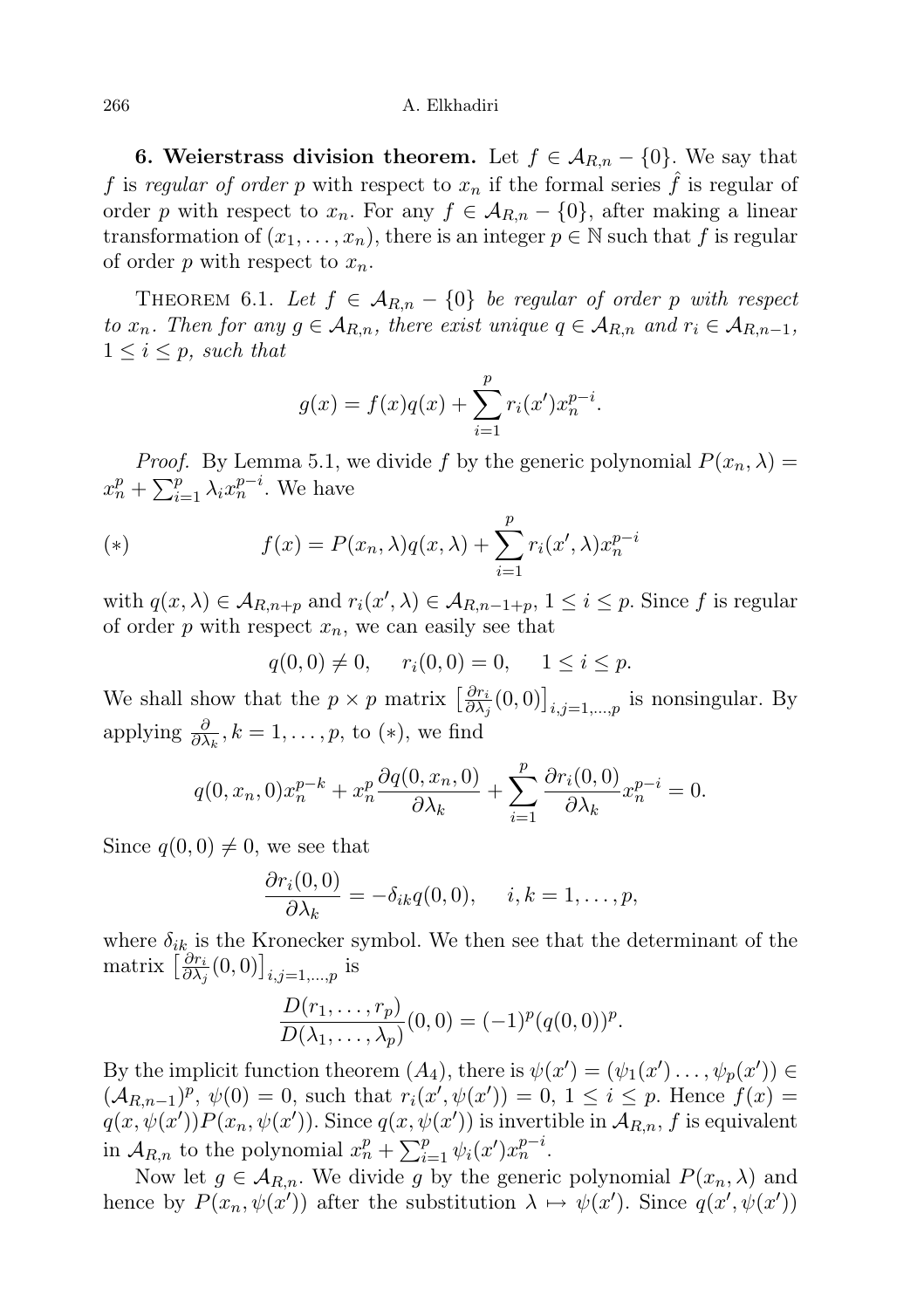is invertible in  $A_{R,n}$ , we have proved the existence. The uniqueness follows from the quasianalyticity of the system  $A_R$ .

From Theorem 6.1, we have:

COROLLARY 6.2.  $A_{R,n}$  is a regular local ring of dimension n. In particular it is a noetherian unique factorization domain.

*Proof.* Using Theorem 6.1 we prove, by induction on  $n \in \mathbb{N}$ , that  $\mathcal{A}_{R,n}$ is a noetherian ring. The proof is the same as that given in [\[9,](#page-14-4) II.1.5, 1.6] for real analytic systems.

The following consequence of Theorem 6.1 is the approximation theorem of M. Artin [\[1\]](#page-14-5). It was announced for  $\mathcal{N}_R$  in [\[3,](#page-14-0) 8.3.1]. The proof for  $\mathcal{A}_R$  is the same as that given in [\[9,](#page-14-4) III.4.2] for real analytic systems. This proof uses the implicit function theorem and Weierstrass's division theorem.

THEOREM 6.3. Let  $f = (f_1, \ldots, f_q) \in (A_{R,n+m})^q$  be such that  $f(0,0)$ = 0. Consider a solution  $\hat{y}(x) = (\hat{y}_1(x), \dots, \hat{y}_m(x)) \in R[[x_1, \dots, x_n]]$  of the equation  $f(x, y) = 0$ . Then for any integer  $s \ge 1$  there exists a solution  $y(x) = (y_1(x), \ldots, y_m(x)) \in (A_{R,n})^m$  of  $f(x, y) = 0$  such that  $\hat{y}_i(x) - y_i(x) \in$  $\underline{m}^s$  for  $i = 1, \ldots, m$ .

7. Strongly quasianalytic systems associated to a real closed field. If  $\mathcal{A}_R$  and  $\mathcal{A}'_R$  are two differentiable systems, we will write  $\mathcal{A}_R \subset \mathcal{A}'_R$ to mean that  $\mathcal{A}_{R,n} \subset \mathcal{A}'_{R,n}$  for all  $n \in \mathbb{N}$ .

Let  $R$  be a real closed field and consider the family

 $\mathcal{F}_R = \{ \mathcal{A}'_R \mid \mathcal{A}'_R$  is a strongly quasianalytic system,  $\mathcal{N}_R \subset \mathcal{A}'_R \}.$ 

DEFINITION 7.1. For a real closed field R, a maximal element of  $\mathcal{F}_R$  will be called a strongly quasianalytic system associated to R.

In the following, we prove that if  $R$  is the field of reals, there exists a unique strongly quasianalytic system associated to  $\mathbb{R}$ , which is the system given in Example 3.3(ii). The following result, proved in [\[6\]](#page-14-6), will be used.

THEOREM 7.2. Let  $\mathcal{C}_{\mathbb{R}}$  be a quasianalytic system such that the Weierstrass division theorem holds in the ring  $C_{\mathbb{R},3}$ . Then  $C_{\mathbb{R}} \subset \mathcal{H}_{\mathbb{R}}$ .

We recall that if  $\mathcal{H}_n$  is the ring of germs, at the origin of  $\mathbb{R}^n$ , of analytic functions, then we put  $\mathcal{H}_{\mathbb{R}} = {\mathcal{H}_n \subset \mathcal{E}_{\mathbb{R},n}}.$ 

COROLLARY 7.3. Let  $A_{\mathbb{R}}$  be a strongly quasianalytic system associated to R. Then  $\mathcal{A}_{\mathbb{R}} = \mathcal{H}_{\mathbb{R}}$ .

*Proof.* First, by Theorem 6.1, Weierstrass's division theorem holds in  $\mathcal{A}_{\mathbb{R}}$ , hence by Theorem 7.2, we have  $\mathcal{A}_{\mathbb{R}} \subset \mathcal{H}_{\mathbb{R}}$ . Moreover  $\mathcal{N}_{\mathbb{R}} \subset \mathcal{H}_{\mathbb{R}}$  and by [\[5\]](#page-14-2) we know that  $\mathcal{H}_{\mathbb{R}}$  is a strongly quasianalytic system, hence  $\mathcal{H}_{\mathbb{R}} = \mathcal{A}_{\mathbb{R}}$ .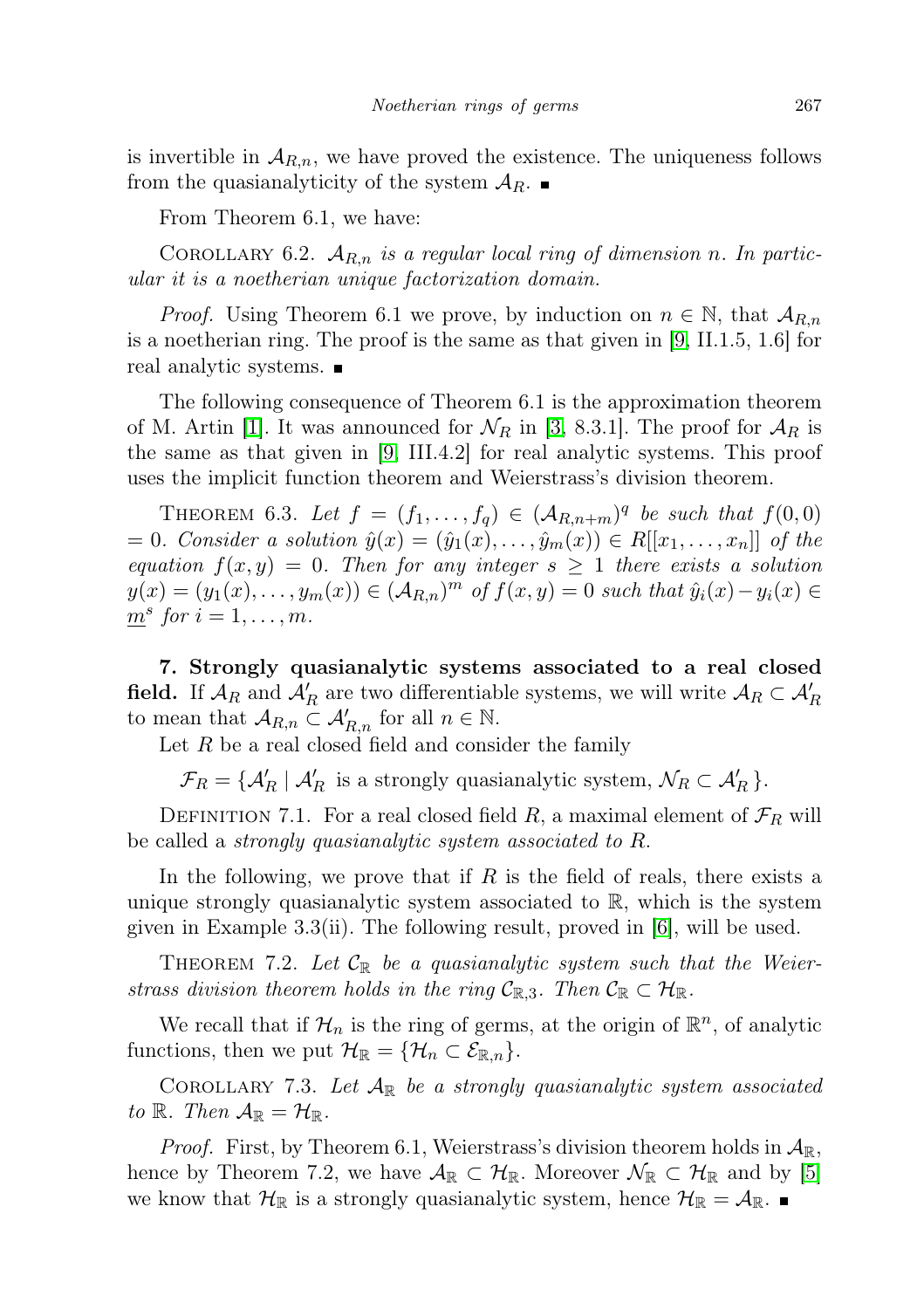### 8. Semi- $A_R$  germs

DEFINITION 8.1.

- (i) A neighborhood system of the origin in  $R<sup>n</sup>$  (n.s.) is a collection of open subsets of  $\mathbb{R}^n$  which contains the origin.
- (ii) If U is a n.s. in  $R^n$ , then  $\tilde{A}_{R,n}(\mathcal{U})$  denotes the set of all pairs  $(U, f)$ where  $U \in \mathcal{U}$  and  $f: U \to R$  is a  $C^{\infty}$  map such that  $\hat{f} \in \mathcal{A}_{R,n}$ .
- (iii) A semi- $A_R$  germ is a germ of a set, at the origin of  $R^n$ , which can be represented as a (finite) boolean combination of germs of sets of the form  $\{x \in U_1 \mid f_1(x) = 0\}, \{x \in U_2 \mid f_2(x) > 0\}$  where  $(U_1, f_1), (U_2, f_2) \in \mathcal{A}_{R,n}(\mathcal{U}).$
- (iv) A semi- $A_R$  germ, A, is called semi- $A_R$  connected if there do not exist disjoint semi- $A_R$  germs  $A_1$ ,  $A_2$  both open in A such that  $A =$  $A_1 \cup A_2$ .

As for germs of semi-analytic sets in  $\mathbb{R}^n$ , we prove some properties of semi- $\mathcal{A}_R$  germs. The proof is the same as in the case of  $R = \mathbb{R}$ , but we give a brief summary for completeness.

THEOREM 8.2. Let  $P_1(x,t), \ldots, P_l(x,t)$  be polynomials of  $n+1$  variables, where  $x = (x_1, \ldots, x_n)$ . Then there is a semi-algebraic partition  $\{A_1, \ldots, A_m\}$ of  $R^n$  such that, for each  $k = 1, \ldots, m$ , the zeros of  $P_1(x, t), \ldots, P_l(x, t)$  on  $A_k$  are given by continuous semi-algebraic functions  $\xi_1 < \cdots < \xi_{r_k}$  and the sign of each  $P_i(x, y)$  on  $A_k$  depends only on the sign of  $y-\xi_i(x)$ ,  $i=1,\ldots,r_k$ .

For the proof see [\[3,](#page-14-0) 2.3.1].

DEFINITION 8.3. Let  $U \in \mathcal{U}$  and  $f: U \subset R^n \to R$  a map such that  $f(0) = 0$ . We say that f is a semi- $A_R$  map if the germ of its graph, at  $(0, 0) \in R^n \times R$ , is a semi- $\mathcal{A}_R$  germ.

PROPOSITION 8.4. Let  $f_1(x, y), \ldots, f_q(x, y) \in \mathcal{A}_{R,n}(\mathcal{U})[y]$ . Then there is  $U \in \mathcal{U}$  in which all  $f_i$  are defined and a partition  $\{A_1, \ldots, A_s\}$  of U such that, for each  $k = 1, \ldots, s$ :

- (1) The germ of  $A_k$  at  $0 \in R^n$  is a semi- $A_R$  germ.
- (2) The zeros of  $f_1, \ldots, f_q$  on  $A_k$  are given by continuous semi- $A_R$  maps  $\xi_1 < \cdots < \xi_{r_k}$ .
- (3) The sign of each  $f_i(x, y)$  on  $A_k$  depends only on the sign of the y  $\xi_i(x)$ .

*Proof.* Let  $f_j(x,y) = \sum_{k=1}^N \lambda_{jk}(x) y^k$ ,  $j = 1, \ldots, t$ , where each  $\lambda_{jk} \in$  $\tilde{\mathcal{A}}_{R,n}(\mathcal{U})$ . Each  $\lambda_{jk}$  is a  $C^{\infty}$  map on  $U_{jk} \in \mathcal{U}$ . We put  $U = \bigcap_{j,k} U_{jk}$ . Define the polynomials  $P_j(Z, y) = \sum_{k=1}^{N} Z_{jk} y^k$  where  $Z = (Z_{jk})$  are variables. For the finite family of polynomials  $P_1(Z, y), \ldots, P_t(Z, y)$ , consider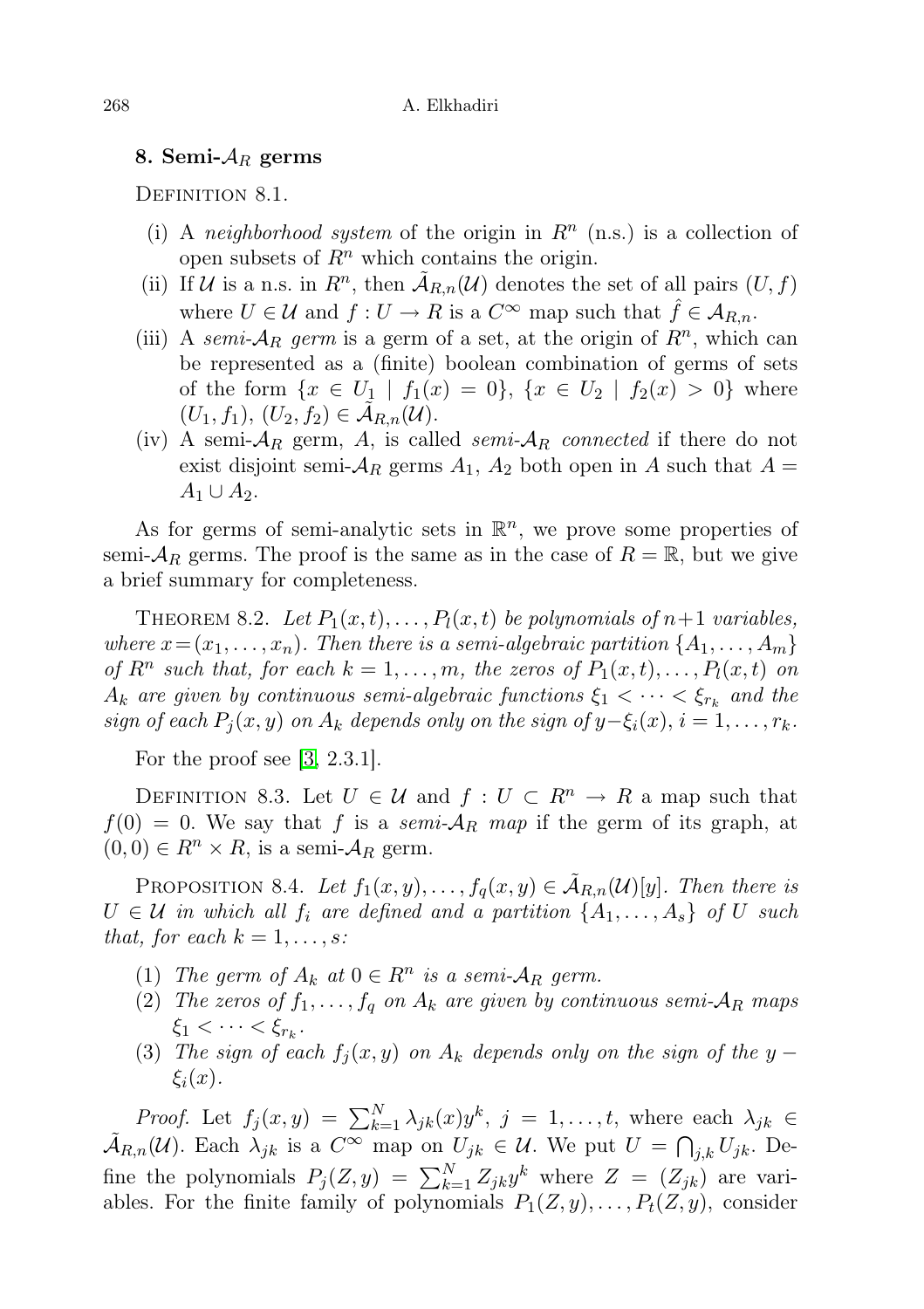the semi-algebraic partition  $\{A'_k\}$  and, for each k, the continuous semialgebraic functions  $\xi_i'(Z)$  given by Theorem 8.2. Then  $f_j(x, \xi_i'(Z(x))) =$  $P_j(Z(x), \xi'_i(Z(x))) = 0$  whenever  $Z(x) \in A'_k$ . Take  $A_k = Z^{-1}(A'_k)$  and  $\xi_i = \xi'_i \circ Z.$ 

DEFINITION 8.5. A finite family  $f_1, \ldots, f_m \in \mathcal{A}_{R,n}(\mathcal{U})$  is separating if there exists an open neighborhood  $U \subset \mathbb{R}^n$  of the origin such that all the  $f_i$ are defined and  $C^{\infty}$  maps on U, and for any subset  $A \subset U$  of the form

$$
A = \bigcap_{i=1}^{m} \{x \in U \mid f_i(x) \,\sigma_i\,0\},\
$$

where each  $\sigma_i$  is in  $\{<,>,=\},$  we have:

- (i) The germ of A at  $0 \in R^n$  is either empty or semi- $A_R$  connected.
- (ii) If  $A \neq \emptyset$ , then the germ at  $0 \in R^n$  of the set

$$
\bigcap_{i=1}^{m} \{x \in U \mid f_i(x) \overline{\sigma_i} \, 0\},\
$$

where  $\overline{\sigma_i} \in \{\leq, \geq, =\},$  is exactly the germ at  $0 \in R^n$  of the closure of  $A$  in  $U$ .

THEOREM 8.6. Any finite family of elements in  $\tilde{A}_{R,n}(\mathcal{U})$  can be completed to a separating family.

*Proof.* By induction on n, the proof is the same as for  $R = \mathbb{R}$  by using Weierstrass's division theorem (see [\[2,](#page-14-7) 2.6]).  $\blacksquare$ 

COROLLARY 8.7. Each semi- $A_R$  germ is the union of a finite number of semi- $A_R$  connected germs. The closure, and thus the interior, of a semi- $A_R$ germ is also a semi- $A_R$  germ.

## 9. The real spectrum of the ring  $A_{R,n}$

9.1. The real spectrum of a ring. The notion of the real spectrum of a ring was introduced by M. Coste and M. F. Roy in the late 1970's and soon became a fundamental tool in real geometry. A more detailed exposition can be found in [\[3\]](#page-14-0), where the proofs are also given.

In this section we shall interpret the elements of the real spectrum of  $A_{R,n}$ by equivalence classes of certain points with coordinates in a real closed field  $R^*$  which is an extension of R.

Let A be a unital commutative ring. We consider the set of all nontrivial homomorphisms  $\alpha$  from A into some real closed field  $R_{\alpha}$ . We define an equivalence relation on this set as follows: if  $\alpha : A \to R_\alpha$  and  $\beta : A \to R_\beta$  are ring homomorphisms from A into real closed fields  $R_{\alpha}$  and  $R_{\beta}$  respectively, we say that  $\alpha$  and  $\beta$  are equivalent, and write  $\alpha \sim \beta$ , if  $\alpha^{-1}(R_{\alpha}^2) = \beta^{-1}(R_{\beta}^2)$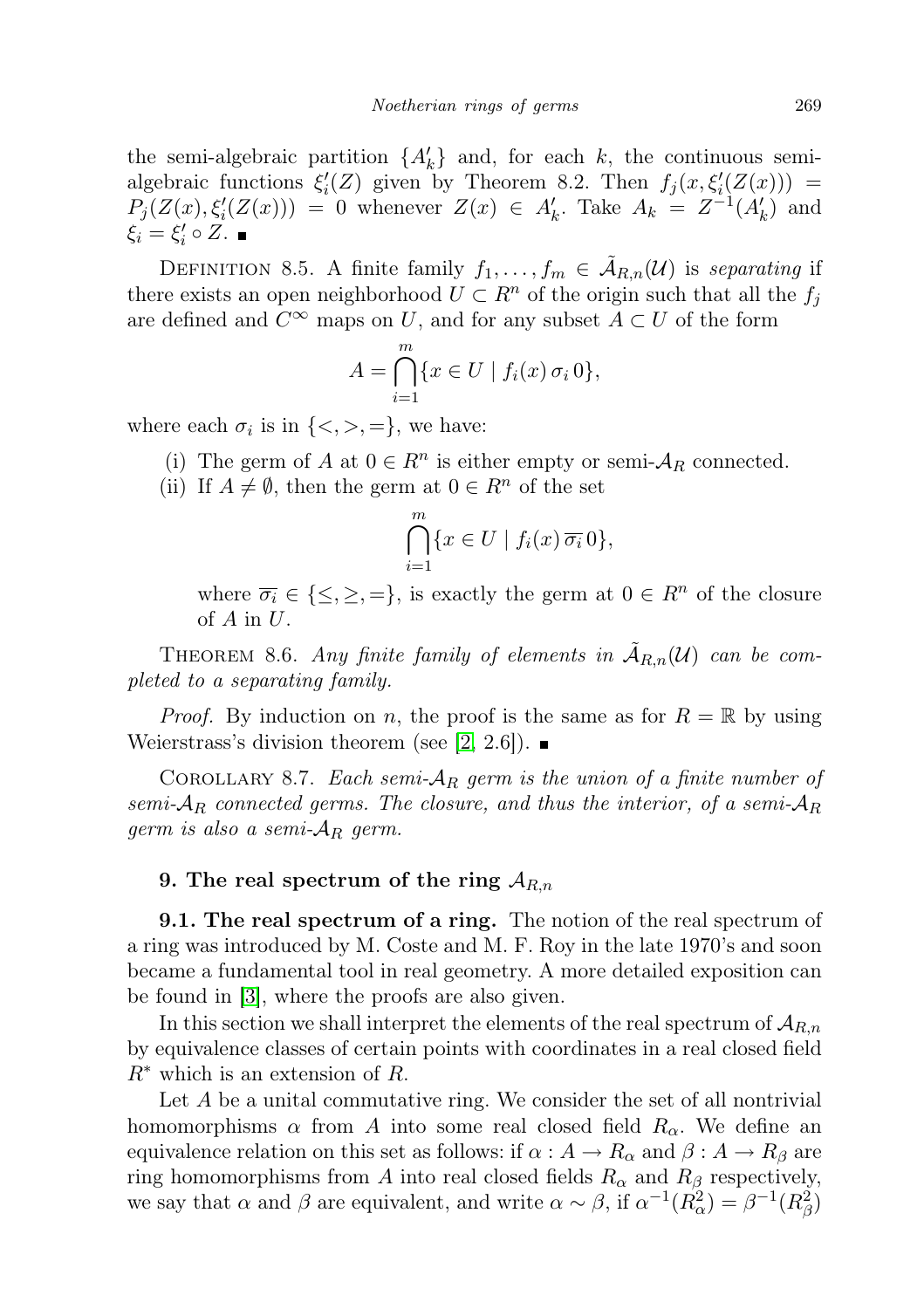where  $R^2$  is the set of all nonnegative elements of the real closed field R. We denote by  $[\alpha]$  the class of  $\alpha$ .

Now the real spectrum of A is defined as

sper  $A = \{[\alpha] \mid \alpha : A \rightarrow R, R \text{ a real closed field}\}.$ 

**9.2. Structure.** A *language*  $\mathcal{L}$  consists of:

- (i) a set F of function symbols and a positive integer  $n_f$  for each  $f \in \mathcal{F}$ ,
- (ii) a set R of relation symbols and a positive integer  $n_R$  for each  $R \in \mathcal{R}$ ,
- (iii) a set  $\mathcal C$  of constant symbols.

The numbers  $n_f$  and  $n_R$  tell us that f is a function of  $n_f$  variables and R is an  $n_R$ -ary relation. Some or all of the sets  $\mathcal{F}, \mathcal{R}$  and  $\mathcal{C}$  may be empty. Examples of languages:

- (i) the language  $\mathcal{L}_{r}$  of rings where  $\mathcal{F} = \{+, -, \cdot\}, \mathcal{R} = \emptyset, \mathcal{C} = \{0, 1\},\$
- (ii) the language of ordered rings  $\mathcal{L}_{\text{or}} = \mathcal{L}_{\text{r}} \cup \{<\}$  where  $\mathcal{R} = \{<\}.$

DEFINITION 9.1. An  $\mathcal{L}\text{-}structure \mathcal{M}$  is given by the following data:

- (i) a nonempty set M called the domain of  $\mathcal{M}$ ,
- (ii) a function  $f^{\mathcal{M}}: M^{n_f} \to M$  for each  $f \in \mathcal{F}$ ,
- (iii) a set  $R^{\mathcal{M}} \subset M^{n_R}$  for each  $R \in \mathcal{R}$ ,
- (iv) an element  $c^{\mathcal{M}} \in M$  for each  $c \in \mathcal{C}$ .

An  $\mathcal{L}$ -term is a finite sequence of symbols obtained by repeated application of the following rules:

- (i) Each constant  $c \in \mathcal{C}$  is an  $\mathcal{L}$ -term.
- (ii) Variables are  $\mathcal{L}$ -terms.
- (iii) If  $f \in \mathcal{F}$  and  $t_1, \ldots, t_{n_f}$  are  $\mathcal{L}$ -terms, then  $f(t_1, \ldots, t_{n_f})$  is an  $\mathcal{L}$ -term.

Suppose  $M$  is an  $\mathcal{L}$ -structure and s is a term built using variables from  $\overline{v} = (v_1, \ldots, v_{i_m})$ . We want to interpret s as a function  $s^{\mathcal{M}} : M^{i_m} \to M$ . For  $\overline{a} = (a_1, \ldots, a_{i_m}) \in M^{i_m}$ , we inductively define  $s^{\mathcal{M}}(\overline{a})$ :

- (i) If s is a constant symbol  $c \in \mathcal{C}$ , then  $s^{\mathcal{M}}(\overline{a}) = c^{\mathcal{M}}$ .
- (ii) If s is the variable  $v_{i_j}$ , then  $s^{\mathcal{M}}(\overline{a}) = a_{i_j}$ .
- (iii) If s is the term  $f(t_1,\ldots,t_{n_f})$ , where f is a function symbol and  $t_1, \ldots, t_{n_f}$  are terms, then  $s^{\mathcal{M}}(\overline{a}) = f^{\mathcal{M}}(t_1^{\mathcal{M}}(\overline{a}), \ldots, t_{n_f}^{\mathcal{M}}(\overline{a})).$

We are now ready to define L-formulas. We say that  $\phi$  is an atomic L-formula if  $\phi$  is either

- (i)  $t_1 = t_2$  where  $t_1$ ,  $t_2$  are terms, or
- (ii)  $R(t_1, \ldots, t_{n_R})$  where  $R \in \mathcal{R}$  and  $t_1, \ldots, t_{n_R}$  are terms.

The set of  $\mathcal{L}$ -formulas is the smallest set W containing the atomic formulas such that:

(i) If  $\phi \in \mathcal{W}$ , then  $\neg \phi$  is in W.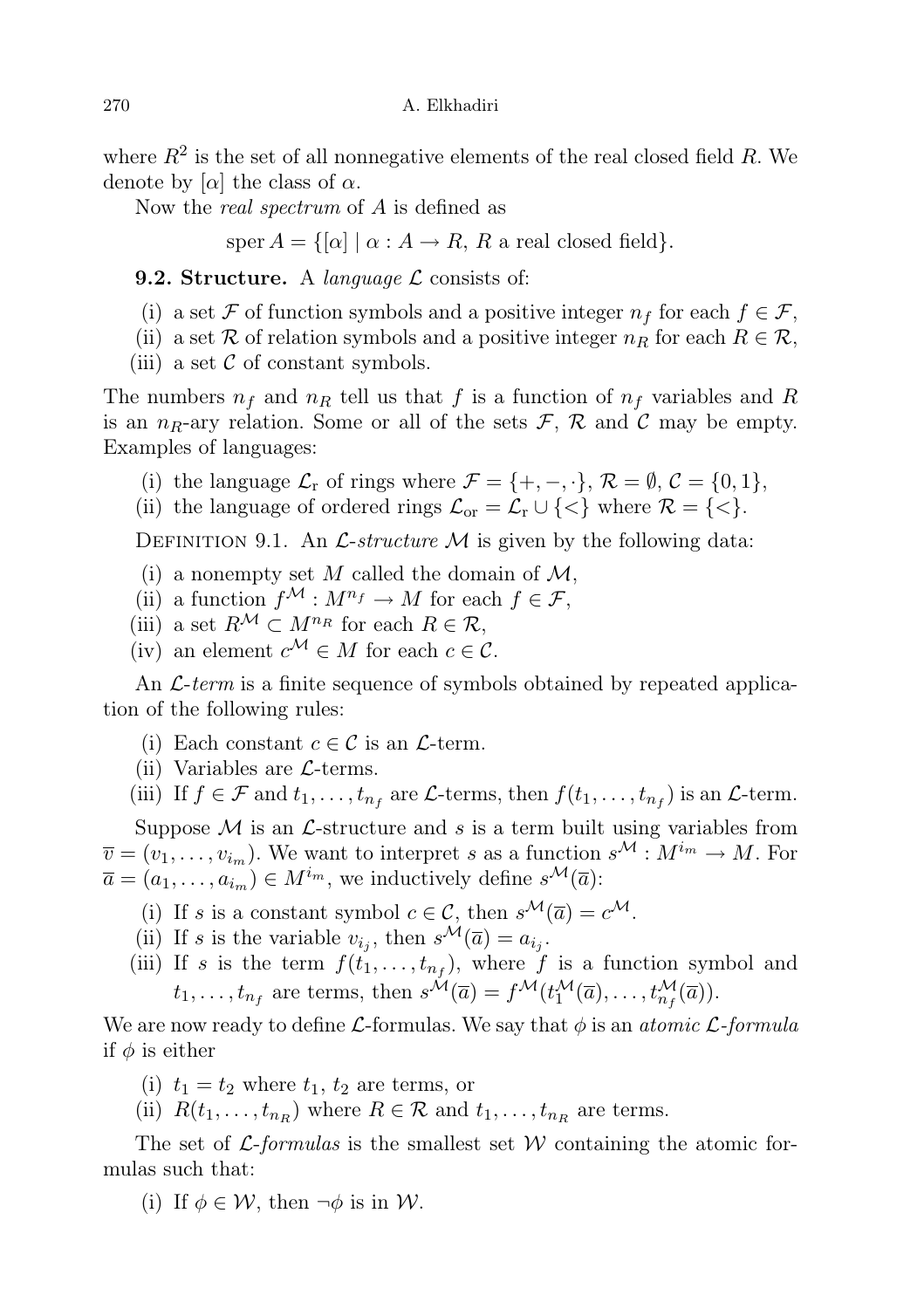- (ii) If  $\phi$  and  $\psi$  are in W, then  $\phi \wedge \psi$  and  $\phi \vee \psi$  are in W.
- (iii) If  $\phi \in \mathcal{W}$ , then  $\exists v_i \phi$  and  $\forall v_i \phi$  are in W.

We say that a variable *occurs freely* in a formula  $\phi$  if it is not inside the scope of a quantifier, otherwise we say it is *bound*. We call an  $\mathcal{L}$ -formula an *L*-sentence if it has no free variables. If  $v_1, \ldots, v_m$  are distinct variables, we write  $\phi(v_1, \ldots, v_m)$  to indicate a formula  $\phi$  all of whose freely occurring variables are among  $v_1, \ldots, v_m$ .

Let M be an L-structure and  $\phi$  an L-sentence. Then  $\phi$  is either true or false in M. If  $\phi$  is true in M, we write  $\mathcal{M} \models \phi$ .

We can extend the language  $\mathcal{L}$  to the language  $\mathcal{L}_M$  by adding a new constant symbol a for each element  $a \in M$ . We consider M as an  $\mathcal{L}_M$ structure in the obvious way. Given an  $\mathcal{L}$ -formula  $\phi(v_1, \ldots, v_m)$  and elements  $a_1, \ldots, a_m \in M$  we let  $\phi(a_1, \ldots, a_m)$  be an  $\mathcal{L}_M$ -sentence, hence  $\phi(a_1, \ldots, a_m)$ is either true or false in M.

Let M and N be two  $\mathcal{L}$ -structures with domains respectively M and N, and suppose that  $M \subset N$ . If for all *L*-formulas  $\phi(v_1, \ldots, v_n)$  and all  $a_1, \ldots, a_m \in M$ , we have

$$
\mathcal{M} \models \phi(a_1, \ldots, a_m) \Leftrightarrow \mathcal{N} \models \phi(a_1, \ldots, a_m),
$$

we say that  $\mathcal N$  is an *elementary extension* of  $\mathcal M$ .

Let  $\mathcal L$  be a language and  $\mathcal M$  an  $\mathcal L$ -structure with domain M. Let  $Y \subset M$ . We denote by  $\text{Fml}_n(\mathcal{L}_Y)$  the set of all  $\mathcal{L}_Y$ -formulas  $\phi$  with free variables among  $v_1, \ldots, v_n$ . A subset  $\Phi \subset \text{Fml}_n(\mathcal{L}_Y)$  is said to be *realized* in M if there exists an element  $\underline{a} = (a_1, \ldots, a_n) \in M^n$  such that, for all  $\phi \in \Phi$ ,  $\mathcal{M} \models \phi(\underline{a})$ . Clearly if  $\Phi \subset \text{Fml}_n(\mathcal{L}_Y)$  is realized in  $\mathcal{M}$ , then every finite subset  $\{\phi_1,\ldots,\phi_q\}\subset \Phi$  is realized in M. The converse is not true.

We say that  $\Phi \subset \text{Fml}_n(\mathcal{L}_Y)$  is *finitely realized* in M if every finite subset of  $\Phi$  is realized in M. By definition, an  $\mathcal{L}_Y$ -type of M is a finitely realized subset of  $\text{Fml}_n(\mathcal{L}_Y)$ .

DEFINITION 9.2. Let  $\kappa$  be an infinite cardinal. An  $\mathcal{L}\text{-structure }\mathcal{M}$  is called  $\kappa$ -saturated if for each subset  $Y \subset M$  such that card  $Y \subset \kappa$ , every  $\mathcal{L}_Y$ -type of M is realized in M.

The following theorem is usually proved for saturated structures.

THEOREM 9.3. Let  $M$  be an  $\mathcal{L}$ -structure and let  $\kappa$  be the cardinal of  $\mathcal{L}$  ( $\kappa = \max{\{\aleph_0, \text{card }\mathcal{F}, \text{card }\mathcal{R}, \text{card }\mathcal{C}\}}$ ). Then there exists a  $\kappa^+$ -saturated elementary extension  $\mathcal{M}^*$  of  $\mathcal{M}$ .

Recall that  $\kappa^+$  is the next cardinal after  $\kappa$ .

Now let  $R$  be a real closed field. We consider the language of ordered rings,  $\mathcal{L}_{or}$ . We denote by  $\overline{R}$  the  $\mathcal{L}_{or}$ -structure whose domain is R. We extend the language  $\mathcal{L}_{or}$  by introducing for each  $f \in \tilde{\mathcal{A}}_{R,n}(\mathcal{U})$  a function symbol,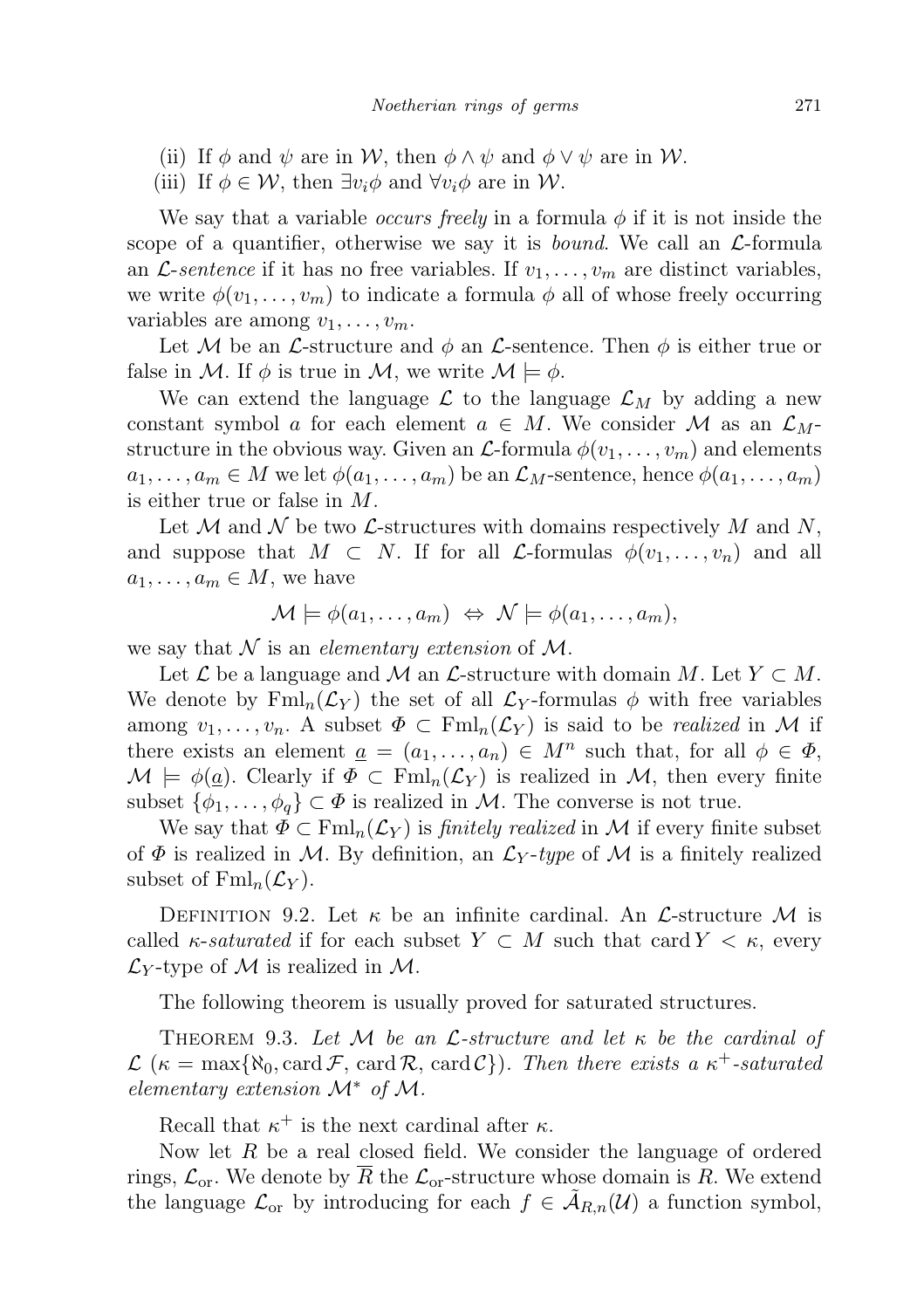denoted again by f. We write  $\mathcal L$  for the extended language. Our structure is  $(\overline{R},(f), f \in \mathcal{A}_R(\mathcal{U}))$ . Let us recall that for each  $f \in \mathcal{A}_{R,n}(\mathcal{U})$  there is an open neighborhood U of the origin in  $R^n$  such that f is a  $C^{\infty}$  map on U with values in R and the germ of f at  $0 \in R^n$  is in  $A_{R,n}$ . As a function on an  $\mathcal{L}$ -structure is a total function, we extend f to all  $R^n$  by setting it to 0 outside of U.

We let  $\kappa$  be the cardinality of R. The extended language  $\mathcal L$  then has cardinality  $\nu = \max\{\aleph_0, 2^{\kappa}\}\.$  By Theorem 9.3, there is an elementary extension  $\tilde{R}^*$  of  $\overline{R}$  that is  $\nu^+$ -saturated. Let  $R^*$  be its domain.

Let  $f \in \tilde{A}_{R,n}(\mathcal{U})$ . We denote by  $\bar{f}$  its germ at the origin of  $R^n$  (recall that  $\bar{f} \in \mathcal{A}_{R,n}$ , and by  $f^*$  its extension to  $\bar{R}^{*n}$ . Let

$$
M_R = \{ a \in R^* \mid |a| < \epsilon \text{ for all } \epsilon \in R, \, \epsilon > 0 \}
$$

be the ideal of infinitesimals. If  $x = (x_1, \ldots, x_n) \in R^n$ , we put  $||x|| =$  $\max_{i=1}^n |x_i|$ .

LEMMA 9.4. For all  $f, g \in \tilde{A}_{R,n}(\mathcal{U})$  we have

$$
\bar{f} = \bar{g} \iff \forall a \in M_R^n, f^*(a) = g^*(a).
$$

*Proof.* If  $\bar{f} = \bar{g}$ , then for some positive  $\epsilon \in R$  we have

 $\overline{R} \models \forall x (\Vert x \Vert < \epsilon \rightarrow f(x) = q(x)).$ 

Since  $\tilde{R}^*$  is an elementary extension of  $\overline{R}$ , the same  $\mathcal{L}_R$ -sentence holds in  $\tilde{R}^*$ . Hence  $f^*(x) = g^*(x)$  for all  $x \in R^{*n}$  such that  $||x|| < \epsilon$ . Thus, in particular,  $f^* = g^*$  on  $M_R^n$ .

If, conversely,  $f^*(a) = g^*(a)$  for all  $a \in M_R^n$ , we find

$$
\tilde{R}^* \models \exists \epsilon \forall x (\Vert x \Vert < \epsilon \rightarrow f^*(x) = g^*(x)),
$$

taking for  $\epsilon$  any positive element in  $M_R^n$ . Since  $\tilde{R}^*$  is an elementary extension of  $\overline{R}$ , this sentence is also true in  $\overline{R}$ , hence

$$
\overline{R} \models \exists \epsilon \forall x (\Vert x \Vert < \epsilon \rightarrow f(x) = g(x)),
$$

hence  $f(x) = g(x)$  for all x in the ball  $B(0, \epsilon)$ ; thus  $f = \overline{g}$ .

As a consequence of Lemma 9.4, for each  $\alpha \in M_R^n$ , the assignment  $\bar{f} \mapsto$  $f^*(\alpha)$  is well defined and yields a ring homomorphism from  $\mathcal{A}_{R,n}$  to  $R^*$ . This corresponds to a point in sper  $A_{R,n}$ .

We define an equivalence relation on  $M_R^n$  as follows: for  $\alpha, \beta \in M_R^n$ ,

$$
\alpha \sim \beta \iff (f^*(\alpha) \ge 0 \Leftrightarrow f^*(\beta) \ge 0), \,\forall \bar{f} \in \mathcal{A}_{R,n}.
$$

We shall see that the equivalence classes  $[\alpha]$  of  $\alpha \in M_R^n$  give the full real spectrum of the ring  $\mathcal{A}_{R,n}$ .

REMARK. Let  $\sigma : A_{R,n} \to R_{\sigma}$  be a homomorphism into a real closed field  $R_{\sigma}$ . Let  $R'_{\sigma}$  be the real closure of the quotient field, say  $[\sigma(A_{R,n})]$ , of the ring  $\sigma(A_{R,n})$ . Consider the homomorphism  $\sigma': A_{R,n} \to [\sigma(A_{R,n})] \hookrightarrow R'_{\sigma}$ ; clearly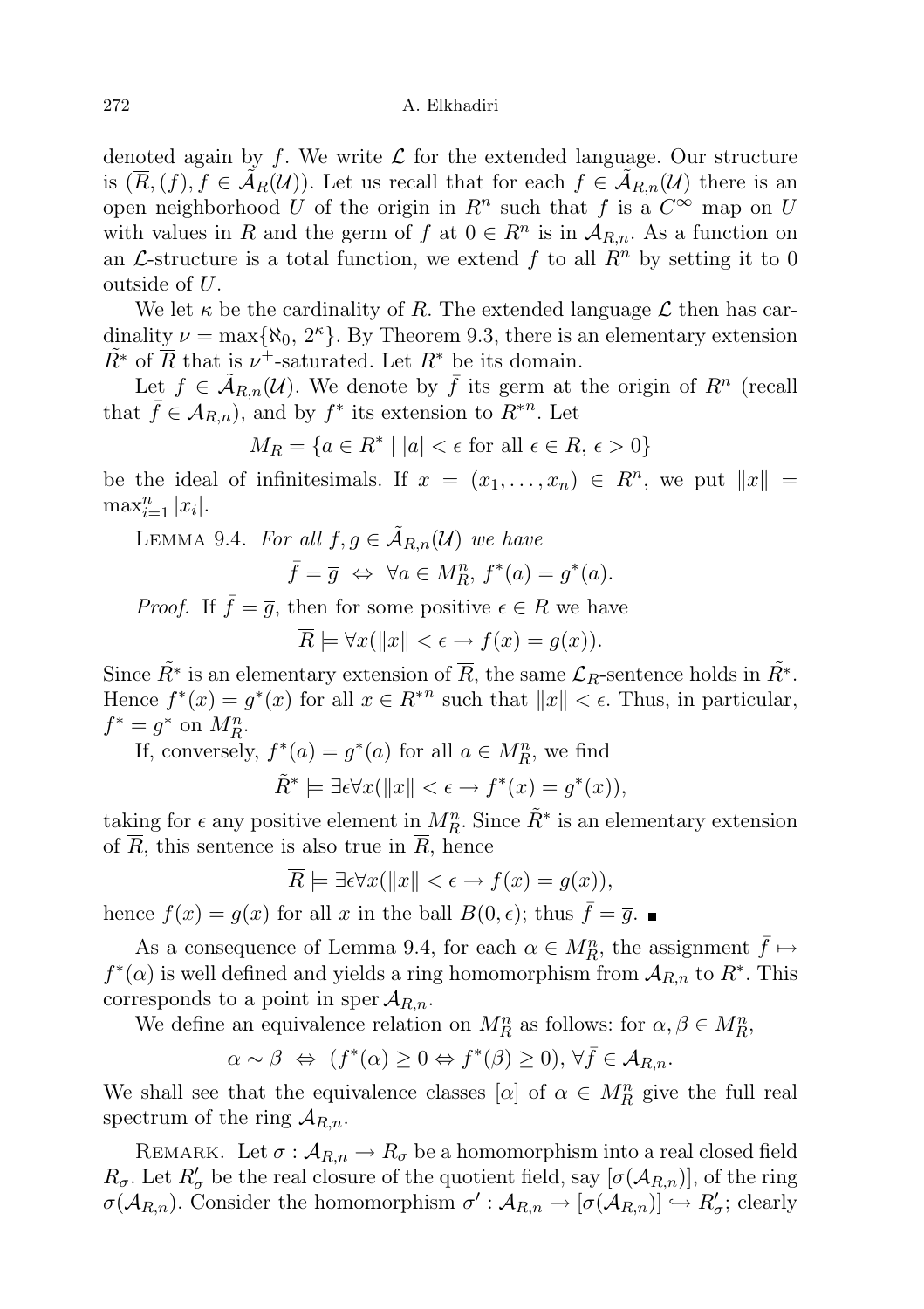we have  $\sigma \sim \sigma'$ . Since card  $R = \kappa$  and the elementary extension  $\tilde{R}^*$  of  $\overline{R}$  is  $\nu^+$ -saturated, where  $\nu = \max\{\aleph_0, 2^{\kappa}\}\,$ , we see, by [\[8,](#page-14-8) 7.7, 9.7], that  $R'_\alpha$  can be embedded in  $R^*$ . Thus

$$
sper A_{R,n} = \{ [\alpha] \mid \alpha : A_{R,n} \to R^* \}.
$$

The following theorem can be seen as a weak version, for  $A_{R,n}$ , of the substitution theorem for Nash functions [\[3,](#page-14-0) 8.5.2]. We will use it to transfer some algebraic properties to geometric ones.

THEOREM 9.5. Let  $[\sigma] \in \text{spec } A_{R,n}$ . Then there exists  $\alpha \in M_R^n$  such that  $\sigma(\bar{f}) \geq 0 \Leftrightarrow f^*(\alpha) \geq 0$ , for all  $\bar{f} \in \mathcal{A}_{R,n}$ .

*Proof.* For the proof, we need the following lemma proved for  $A_{\mathbb{R},n} = \mathcal{H}_n$ in [\[8,](#page-14-8) 10.3] by using the Weierstrass division theorem and Tarski's quantifier elimination for real closed fields. The proof for  $A_{R,n}$  is the same.

LEMMA 9.6. Let  $[\sigma] \in \mathcal{A}_{R,n}$  and  $\bar{f}, \bar{g}_1, \ldots, \bar{g}_m \in \mathcal{A}_{R,n}$  such that  $\sigma(\bar{f}) = 0$ ,  $\sigma(\overline{g}_1) > 0, \ldots, \sigma(\overline{g}_m) > 0$ . Then there exists some  $\alpha \in M_R^n$  satisfying  $f^*(\alpha) = 0, g_1^*(\alpha) > 0, \ldots, g_m^*(\alpha) > 0.$ 

Let  $[\sigma] \in \mathcal{A}_{R,n}$ . We consider the set of  $\mathcal{L}_R$ -formulas

$$
\Phi = \{ f(x_1, \dots, x_n) \ge 0 \mid \sigma(\bar{f}) \ge 0, \ \bar{f} \in \mathcal{A}_{R,n} \} \cup \{ f(x_1, \dots, x_n) < 0, \ \sigma(\bar{f}) < 0, \ \bar{f} \in \mathcal{A}_{R,n} \} \cup \{ |x_i| < \epsilon, 1 \le i \le n, \ 0 < \epsilon \in R \}.
$$

By the above lemma, the set  $\Phi$  is finitely realized in  $R^*$ . Since  $\tilde{R}^*$  is  $\nu^+$ saturated, where  $\nu = \max\{\aleph_0, 2^{\kappa}\}\$ , and card  $R = \kappa$ , the  $\mathcal{L}_R$ -type  $\Phi$  is realized in  $\tilde{R}^*$ . Hence there is  $\alpha \in R^{*n}$  satisfying  $\Phi$ . Thus in particular  $\alpha \in M_R^n$  and  $f^*(\alpha) \geq 0 \Leftrightarrow \sigma(\bar{f}) \geq 0.$ 

We mention a formal theorem proved in [\[3,](#page-14-0) 4.4.1] for a general ring A with unit. We need some terminology and notation.

Let A be a commutative ring with unit. We denote by  $\sum A^2$  the set of all finite sums  $\sum a_i^2, a_i \in A$ . If  $a_1, \ldots, a_t \in A$ , we denote by  $T(a_1, \ldots, a_t)$ the smallest subset of A containing the elements  $a_1, \ldots, a_t$  and  $\sum A^2$ , and closed under addition and multiplication. Clearly  $T(a_1, \ldots, a_t)$  is exactly the set

$$
\left\{p+q_1g_1+\cdots+q_sg_s\,\middle|\,p,q_1,\ldots,q_s\in\sum A^2\right\}
$$

where  $g_1, \ldots, g_s$  are finite products of  $\overline{a}_1, \ldots, \overline{a}_t$ .

THEOREM 9.7 ([\[3,](#page-14-0) 4.4.1]). Let  $\bar{h}_1, \ldots, \bar{h}_r, \bar{g}_1, \ldots, \bar{g}_s, \bar{f}_1, \ldots, \bar{f}_t \in A_{R,n}$ . Then the following assertions are equivalent:

(i)  $\{\sigma \in \text{sper } A_{R,n} \mid \sigma(\overline{h}_1) = 0, \ldots, \sigma(\overline{h}_r) = 0, \sigma(\overline{g}_1) \neq 0, \ldots, \sigma(\overline{g}_s) \neq 0, \ldots\}$  $\sigma(\bar{f_1}) \geq 0, \ldots, \sigma(\bar{f_t}) \geq 0$  =  $\emptyset$ .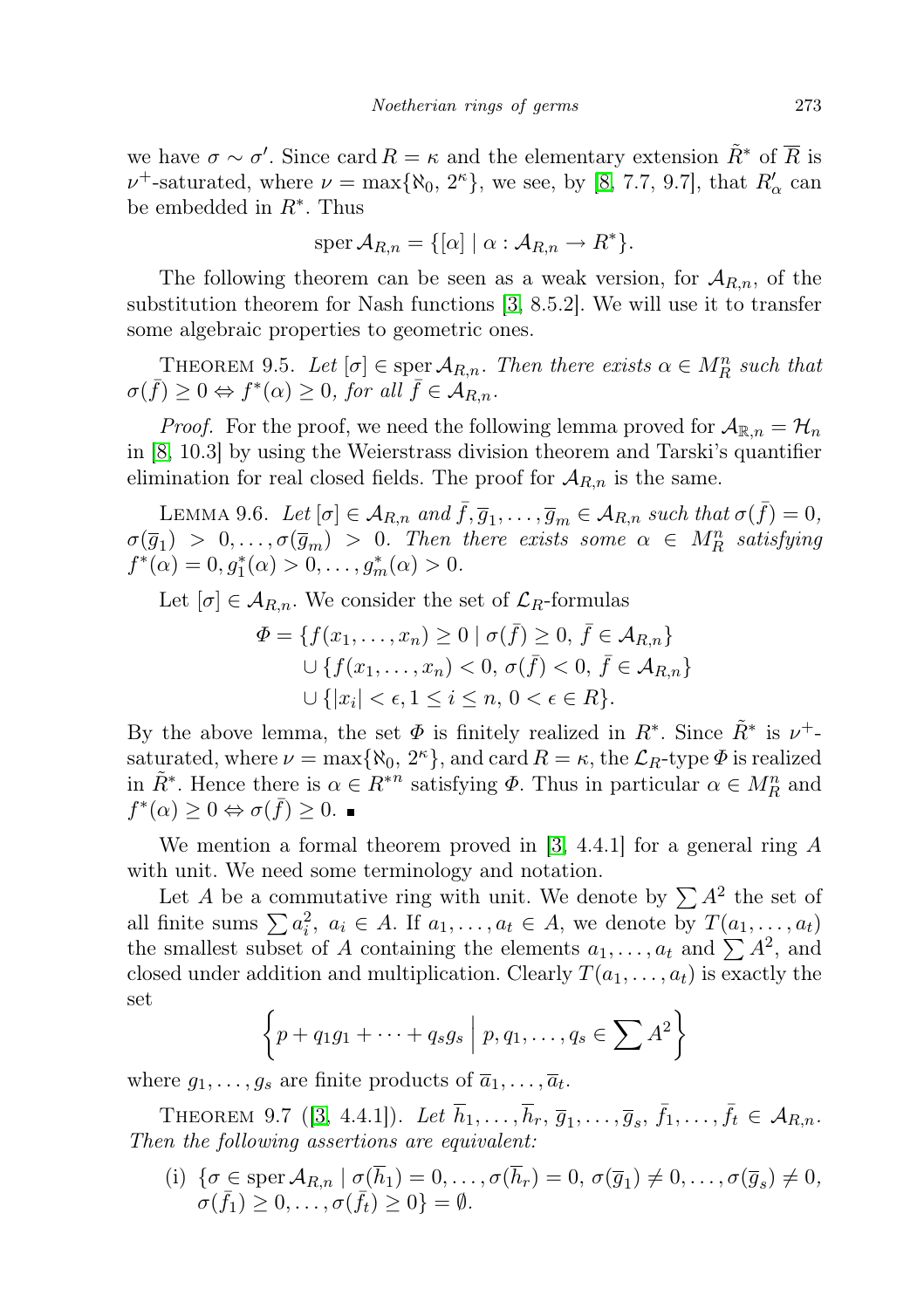(ii) There exists an equation of the form

 $\overline{g}_1^{2m_1}\ldots\overline{g}_s^{2m_s} + \overline{a} = \overline{b}_1\overline{h}_1 + \cdots + \overline{b}_r\overline{h}_r$ for suitable  $m_1, \ldots, m_s \in \mathbb{N}, \bar{b}_1, \ldots, \bar{b}_r \in A_{R,n}$  and  $\bar{a} \in T(\bar{f}_1, \ldots, \bar{f}_t)$ .

Let  $I \subset A_{R,n}$  be an ideal. We denote by  $V_I(R)$  the germ at  $0 \in R^n$  of the zero-set of I. For  $\overline{g}_1,\ldots,\overline{g}_s$ ,  $\overline{f}_1,\ldots,\overline{f}_t \in A_{R,n}$ , we denote by  $S_{R,g,f}$  the semi- $\mathcal{A}_R$  germ defined by

 $x \in S_{R,q,f} \Leftrightarrow q_1(x) \neq 0, \ldots, q_s(x) \neq 0, f_1(x) \geq 0, \ldots, f_t(x) \geq 0.$ 

PROPOSITION 9.8. With the notation above, the following are equivalent:

- (i)  $V_I(R) \cap S_{R,q,f} = \emptyset$ .
- (ii) There exist  $n_1, \ldots, n_s \in \mathbb{N}$  and  $\overline{q} \in T(\overline{f}_1, \ldots, \overline{f}_t)$  such that  $\overline{g}_1^{2n_1} \dots \overline{g}_s^{2n_s} + \overline{q} \in I.$

*Proof.* Let  $(\overline{h}_1, \ldots, \overline{h}_r)$  be a system of generators of the ideal I. It is clear that (ii)⇒(i). For the nontrivial implication (i)⇒(ii), assume that no  $n_1, \ldots, n_s \in \mathbb{N}$  and  $\overline{q} \in T(\overline{f}_1, \ldots, \overline{f}_t)$  exist. Then by Theorem 9.7, there exists  $\sigma \in \text{sper } \mathcal{A}_{R,n}$  such that

$$
\sigma(\overline{h}_1) = \cdots = \sigma(\overline{h}_r) = 0, \ \sigma(\overline{g}_1) \neq 0, \ldots, \sigma(\overline{g}_s) \neq 0, \ \sigma(\overline{f}_1) \geq 0, \ldots, \sigma(\overline{f}_t) \geq 0.
$$

By Lemma 9.6, there exists  $\alpha \in M_R^n$  such that

$$
h_1^*(\alpha) = \dots = h_r^*(\alpha) = 0, \ g_1^*(\alpha) \neq 0, \dots, g_s^*(\alpha) \neq 0, \ f_1^*(\alpha) \geq 0, \dots, f_t^*(\alpha) \geq 0.
$$

Hence  $\alpha \in V_I(R^*) \cap S_{R^*,g,f}$ . Since  $\tilde{R}^*$  is an elementary extension of  $\overline{R}$ , there exists  $x \in V_I(R) \cap S_{R,q,f}$ , which is a contradiction. ■

THEOREM 9.9 (Positivstellensatz). Let  $\bar{f} \in A_{R,n}$ . Then f is strictly positive on the semi- $\mathcal{A}_R$  germ  $\{f_1(x) \geq 0, \ldots, f_t(x) \geq 0\} \cap V_I(R)$  if and only if there are  $\overline{q}_1, \overline{q}_2 \in T(\overline{f_1}, \ldots, \overline{f_t})$  such that  $\overline{q}_1 \overline{f} - (1 + \overline{q}_2) \in I$ .

Proof. For the nontrivial implication, we can apply Proposition 9.8 to  $s = 1, \overline{g}_1 = 1$ , and add  $\overline{f}_{t+1} = \overline{-f}$ . This gives  $1 + (\overline{q}_2 - \overline{f}\overline{q}_1) \in I$ , where  $\overline{q}_1, \overline{q}_2 \in \overline{T}(\overline{f}_1, \ldots, \overline{f}_t).$ 

THEOREM 9.10 (Real Nullstellensatz). Let  $\bar{f} \in A_{R,n}$ . Then f is zero on the germ  $V_I(R)$  if and only if there exist  $m \in \mathbb{N}$  and  $\overline{\varphi}_1, \ldots, \overline{\varphi}_q \in \mathcal{A}_{R,n}$  such that  $\bar{f}^{2m} + \bar{\varphi}_1^2 + \ldots + \bar{\varphi}_q^2 \in I$ .

*Proof.* We take  $s = 1$ ,  $g_1 = f$ ,  $t = 1$ , and  $f_1 = 0$  in Proposition 9.8. Now  $T(0)$  is exactly the set  $\sum A_{R,n}^2$ . For the nontrivial implication assume that f is zero on  $V_I(R)$ . Then  $V_I(R) \cap \{x \mid f(x) \neq 0\} = \emptyset$ . Now Theorem 9.9 yields the result.  $\blacksquare$ 

THEOREM 9.11 (Hilbert's 17th Problem). Let  $\bar{f}, \overline{\varphi}_1, \ldots, \overline{\varphi}_q \in \mathcal{A}_{R,n}$ . If on a neighborhood of  $0 \in R^n$ ,  $f(x) \geq 0$  whenever  $f_1(x) \geq 0, \ldots, f_t(x) \geq 0$ , then there exist  $m \in \mathbb{N}$  and  $\overline{q}_1, \overline{q}_2 \in T(\overline{f}_1, \ldots, \overline{f}_t)$  such that  $\overline{f} \overline{q}_1 = \overline{f}^{2m} + \overline{q}_2$ .